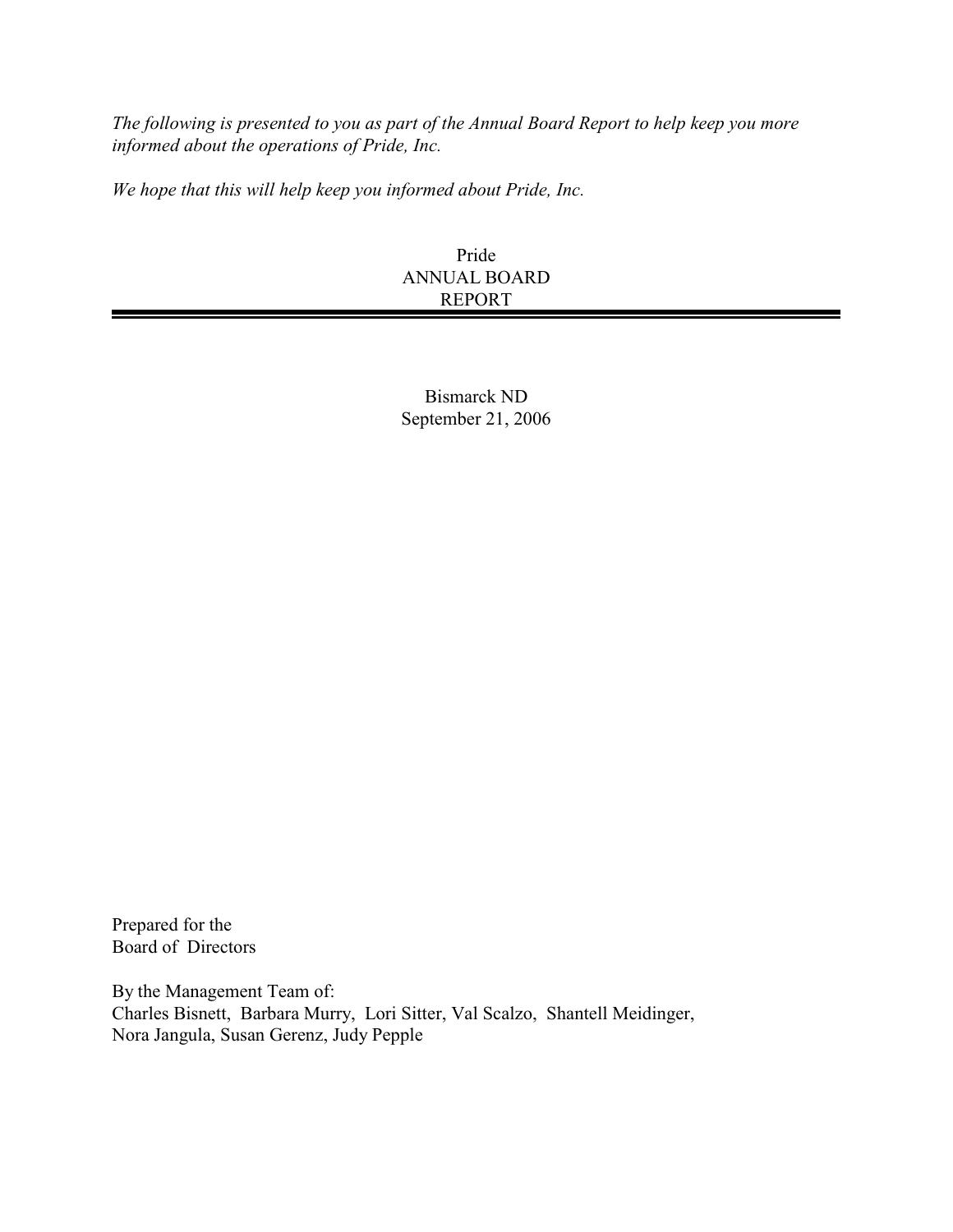# **YEAR END SUMMARY**

MISSION STATEMENT

**INTRODUCTION** 

STRATEGIC PLANNING GOALS REVIEW

# **Pride's Vision Statement**

Pride will be a visionary leader in pioneering innovative strategies and approaches to maximize personal growth and potential of the people it serves.

# **Mission Statement**

Pride is people helping people realize their potential to live and work in the community.

# **Core Values**

Pride asks that all Team Members remember Pride's core values while working at Pride.

Pride wants to ensure that our services:

- Add value to the lives of the individuals Pride serves;
- Empower individuals (and, when appropriate, their guardians and family members) with the ability and desire to be actively involved in all the decisions affecting their lives;
- Foster self worth and personal success;
- Offer an integrated continuum of services;
- Give evidence of quality services to the people Pride serves; and
- Maintain the financial viability of the services.

Pride is a value-driven organization, which means that Pride is committed to developing its team and its services around four key values:

Dignity: Promoting and respecting life and the worth of every human being.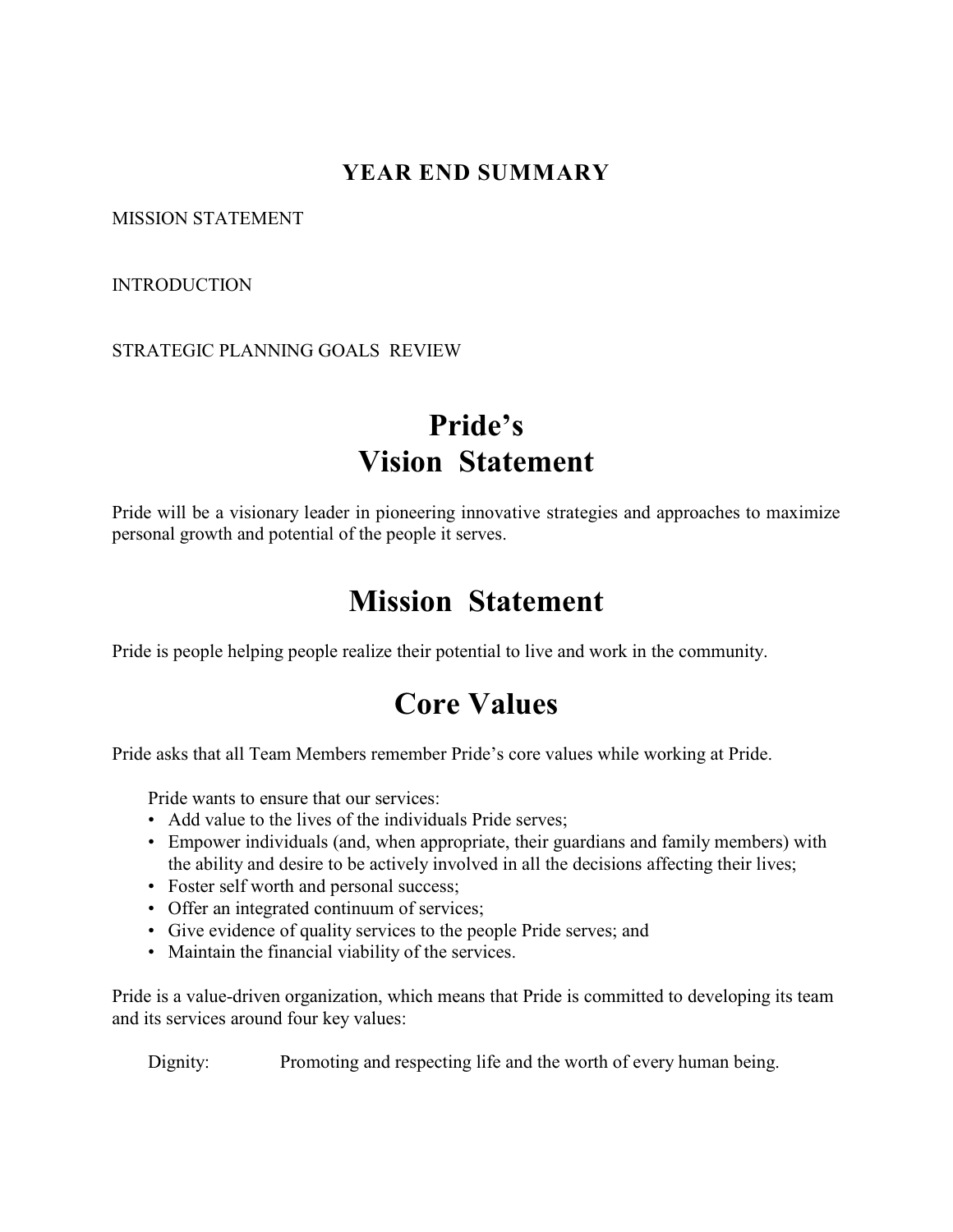| Services: | Providing a continuously improving quality of service to meet the<br>changing needs and expectations of the people Pride serves. |  |  |  |
|-----------|----------------------------------------------------------------------------------------------------------------------------------|--|--|--|
| Trust:    | Serving others with honesty and integrity.                                                                                       |  |  |  |
| Teamwork: | Working together to ensure that Pride's mission and values are upheld in<br>everything Pride does.                               |  |  |  |

### **YEAR END SUMMARY**

#### *INTRODUCTION*

Welcome to Pride's Annual Board of Directors Meeting for fiscal year 2005-2006. This year's emphasis was on completing a goal established in the Strategic Needs identified in 2003-2004; consolidating operations and moving into 1200 Missouri Avenue and 1205 West Avenue A. Pride, Inc. also fulfilled its contract obligations with The Council, while Pride Manchester, Inc. received accreditation from (COA). The agency(ies) cooperated to make the best use of their resources and shared staff expertise to support each other. Meetings were held with the State of ND to explore the optimal way of serving the people now residing at Redwood Village and the financial needs of the home.

Pride, Inc. sold the land on Lockport Avenue to the City of Bismarck. The funds were used to purchase 1205 West Avenue A and 1200 Missouri Avenue. Pride Wilton, Inc. purchased the Heritage Apartment building to serve people with chemical dependency and adults with low incomes. The adult day services continues to be located at 1041 Basin Avenue.

The major Strategic Needs identified in the 2003-2004 plan with Pride, Inc. working toward receiving donations to pay off mortgage(s) and provide additional services; and increasing Foster Care for the children referred to the Manchester home continues to be of importance to the management team. Foster care for the children at Manchester will need to become a legislative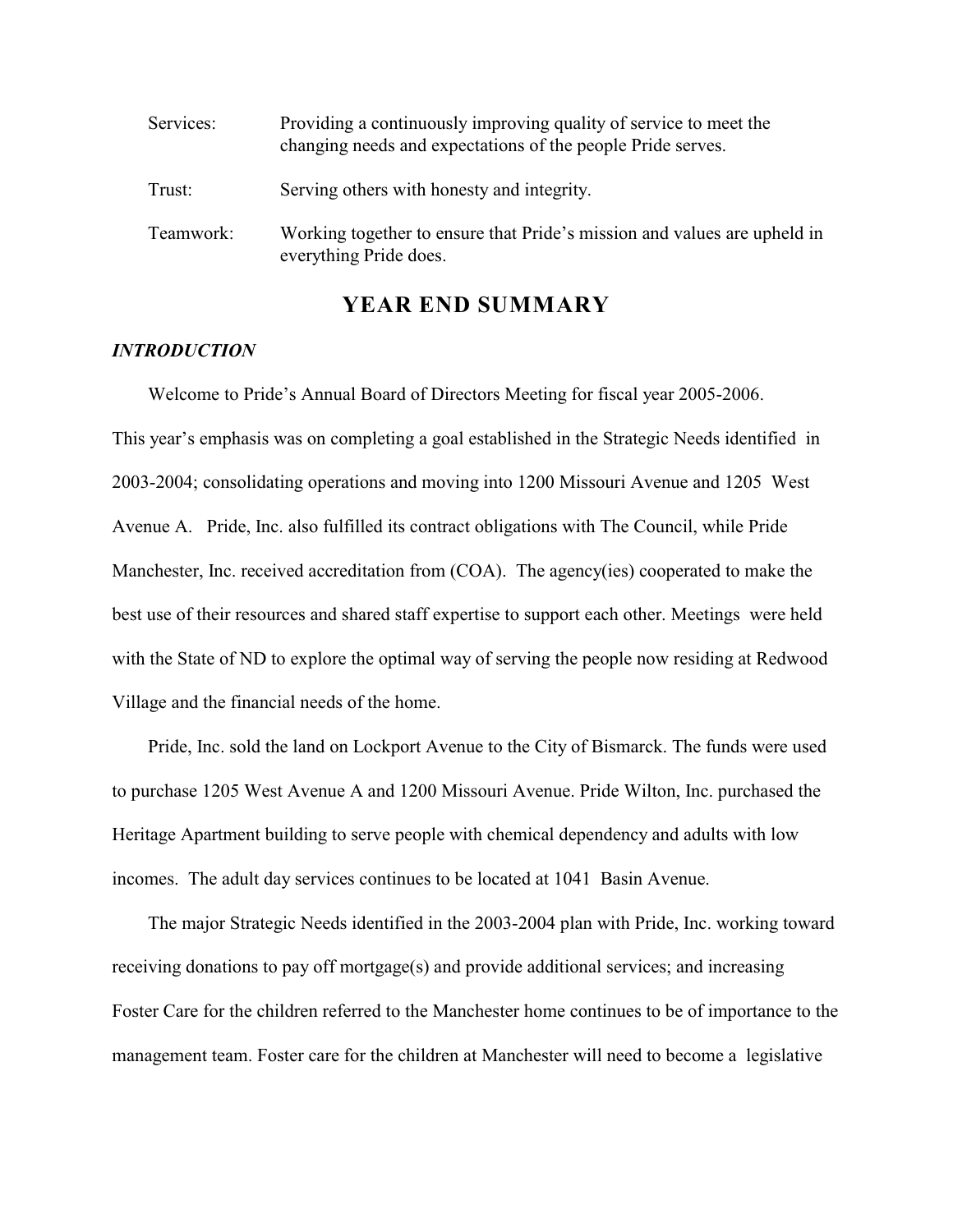issue before more service options become available. Transportation options were increased with the lease of two mini buses, one for Wilton and one at the Life Skills Center. A new location for Sweet Avenue program continues to elude Pride. Pride should consider building.

The mortgage on the Bozeman property was retired, and arrangements for long term financing on the Basin Avenue property are being developed. The stock market has made some improvements strengthening Pride's cash financial position. Pride Inc.'s annual income for the fiscal year ending June 30, 2006 was in excess of six million dollars, Pride Manchester was one million three hundred thousand dollars, Pride Wilton was six hundred thousand dollars, and the Heritage Apartments was forty-five thousand dollars. The projected combined budget for fiscal year ending June 30, 2007 will be more than eight million dollars (Pride six million five hundred thousand, Manchester one million five hundred thousand dollars, and Wilton seven hundred thousand dollars). Payroll expenses accounted for 80% of the total budgeted expenses.

#### **Strategic Priority #1:**

**To ensure best use of our resources and expertise to provide optimum integration and services**.

- Pride continues its focus on community initiatives and developing social capital.
- An Open House was held at Basin Avenue, 1205 West Avenue A., and 1200 Missouri Avenue.
- A new building was secured for the Production program at 1205 W. Ave. A.
- A new building was secured for Administrative Operations.
- The Gracefully Aging program at the Basin location was licensed by the Aging Division to enable non-disabled seniors to utilize the program.
- Another volunteer was secured for the Basin location who volunteers 2 mornings a week to interact with the consumers.
- Another successful Celebration of Trees was held in 2005, which brought in revenue and made the community more aware of Pride services.
- Pride registered the trade names of Celebration of Trees and Festival of Trees with the Secretary of State as another non-profit was proposing doing a competing Celebration of Trees in Bismarck.
- Three residents from Heritage have attained one year of sobriety.
- Four residents from Heritage worked as "norm" production workers at Pride Production.
- Pride DD services is contracting with Manchester RN for nursing supervision over technical aspects of the LPN's job duties.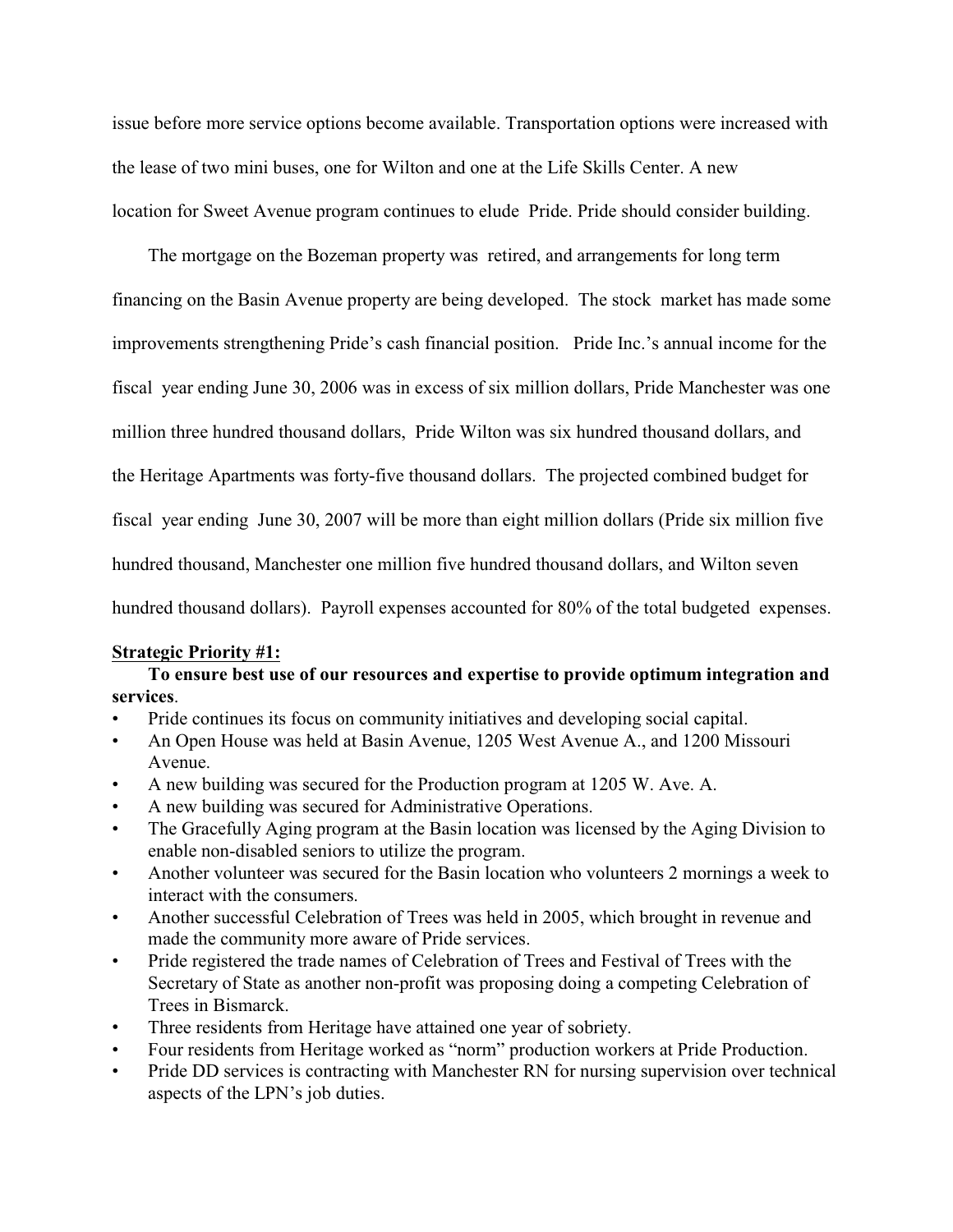• Behavior Analysts assisted in training at Redwood; as well as consulting on individuals with Psychiatric concerns.

# **Strategic Priority #2:**

#### **To bring in new revenue, increase, or shift existing revenues to address increased severity of consumer needs and inflationary costs.**

- Janitorial, housekeeping and collating/packaging contracts were maintained over the year.
- The tourism contract grew into a weekly on-site contract at PreSort Plus.
- Production secured another contract with the ND Game & Fish department.
- A new contract with Reel Wing Decoy's was secured and should provide year round production work.
- The Gracefully Aging program at Basin served it's first private pay senior.
- Another part-time job coaching position was hired to support the numerous VR referrals received.
- Employment services took over working with the SMI extended services. Consumers and the contract sites were transferred under the supervision of the assistant crews supervisor.
- The youth mentor program is partnering with the Kids Care Program which is a program sponsored by BCBS. Two children were served in the program.
- Ten youth have been served in Bridging the Generations program, along with four seniors. Ten mentors have worked in this program.
- Youth mentors were hired in Hazen.
- Heritage Recovery Project is managing the Heritage Apartments.

# **Strategic Priority #3**

### **To enhance team members morale, understanding, satisfaction, happiness and longevity.**

- Starting grade 700 wages increased to \$7.85/hour effective July  $1<sup>st</sup>$  and team members grade 700 and above received a minimum increase of  $2.65\%$  on July  $1<sup>st</sup>$ .
- Five new computers and two laptop computers were installed in all of the group homes.
- Manchester House leased ten new computers and a new server. The old computers were upgraded and then utilized in other programs at Pride that are needing more computers.
- Team members enjoyed the annual Holiday party on January 06, 2006 at the AmVets.
- Team members were recognized for years of service awards at the holiday party.
- The Marketing Committee planned a successful 30<sup>th</sup> Anniversary for Pride. Billboards were purchased, with a 30 year celebration picture, magnets and postcards distributed, a word find was distributed through the Tribune, and a well attended open house and picnic was held.
- Pay code and miscellaneous payroll information was added to the back side of team members' pay stubs so that they can better understand their paycheck information.
- Basin, Manchester and Missouri Avenue locations all have touch screens installed so that staff can better access the time & attendance system.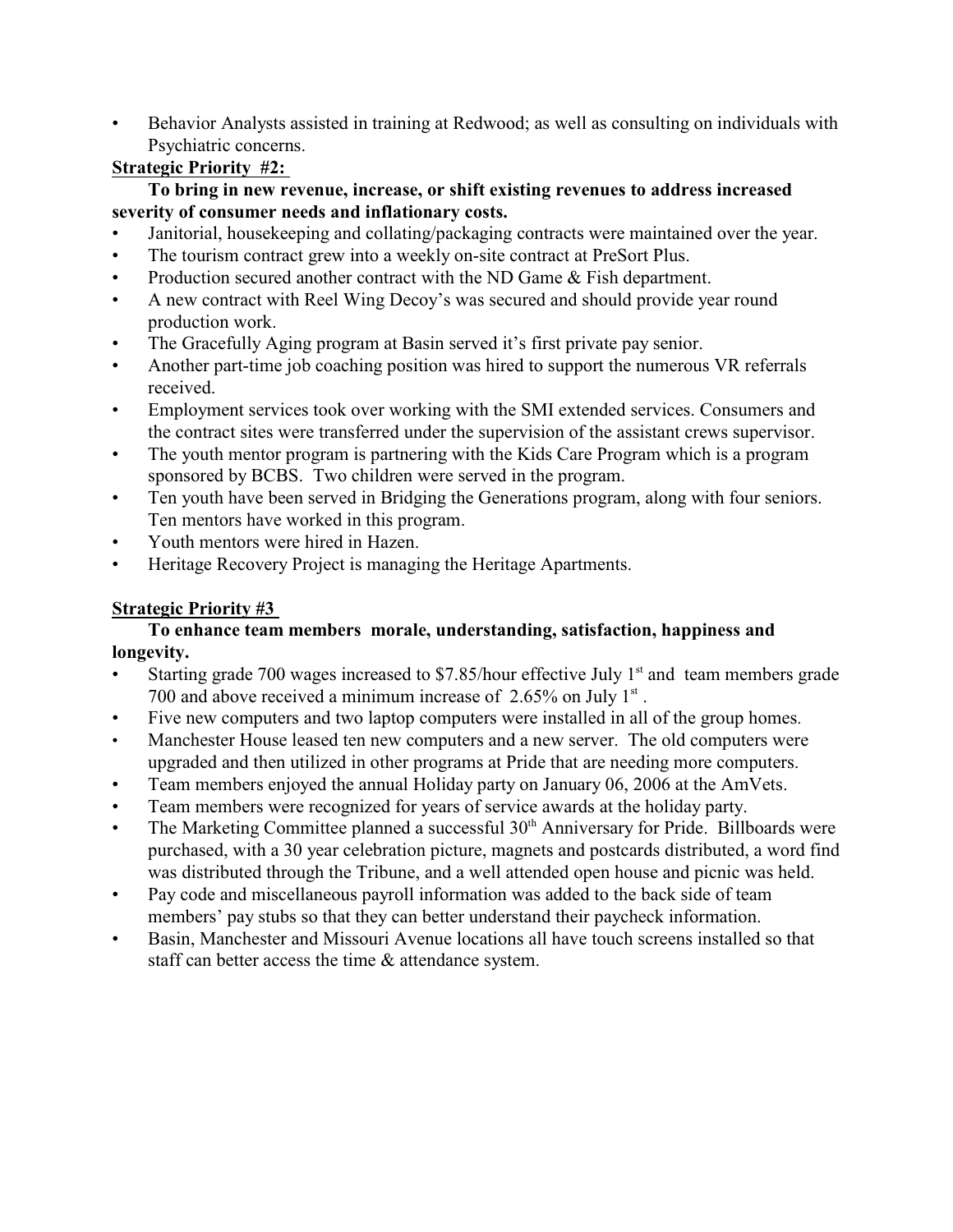#### **Strategic Priority # 4**

### **To educate and prepare for increased care options for the elderly, addressing their desires and rights.**

- Pride was licensed as an Adult Day Care service provider by the Aging Services Division of DHS. This service provides respite for seniors. Referrals come from West Central Human Service Center. One private pay individual was served this year.
- Pride is a member of the Community Elder Service Network

# **Strategic Priority # 5**

# **To increase options and add to the continuum of care for children.**

• Pride expanded services to children in both the Bridging the Generations program and in the Youth Mentor program, which grew to over 80 children.

# **Strategic Priority # 6**

### **To explore alternatives for consolidating the operation of Pride, Inc. and reducing costs, while maintaining community integration for the individuals we serve.**

The consolidation is taking place. Some cost savings will be noticeable as early as January 2007. A new initiative will have to be started to pay off the loans developed to accomplish this goal.

# **Other Highlights for 2005-2006**

- Alan Miller featured Pride's job coaching services on his KFYR segment "Do my job for a day" and highlighted 2 individuals supported by Pride.
- The application for the NISH certification process was submitted and accepted. The NISH program is now certified for a three year period and recognized as utilizing a customerfocused, quality assurance management system.
- An on-site NISH compliance review took place and went well.
- A NISH representative was brought into the agency to conduct formal DOL training in regards to conducting service and piece rate time studies.
- The Pride Inc. Business Office received the "Technology Award" for DFC's Western North Dakota area. The award was given in recognition of Pride's continued commitment to improve its technology to better serve their consumers.
- The time & attendance system was upgraded and all employee ID's were renumbered and all position codes were renamed and then entered into the HR module in preparation for the trainer's recording system to be tracked through the HR module. Data has been entered into the HR module for the tracking of team members' training and annual evaluations in the new HR system. All staff annual evaluations' due dates can now be tracked through the HR system. Data is still being entered into the HR module in preparation for the tracking of team members' training in the new HR system. A former team member is still helping us to develop the HR reports and to structure the HR module for Pride to better utilize this accounting module.
- The Business Office implemented an auditing system to monitor Rep Payee accounts. Currently there is 90 - 95 Rep payee checkbooks that are audited annually.
- Pride donated \$1365 to the local United Way Campaign.
- Pride Inc. and Pride employees donated \$1,877 to the Katrina Relief Fund.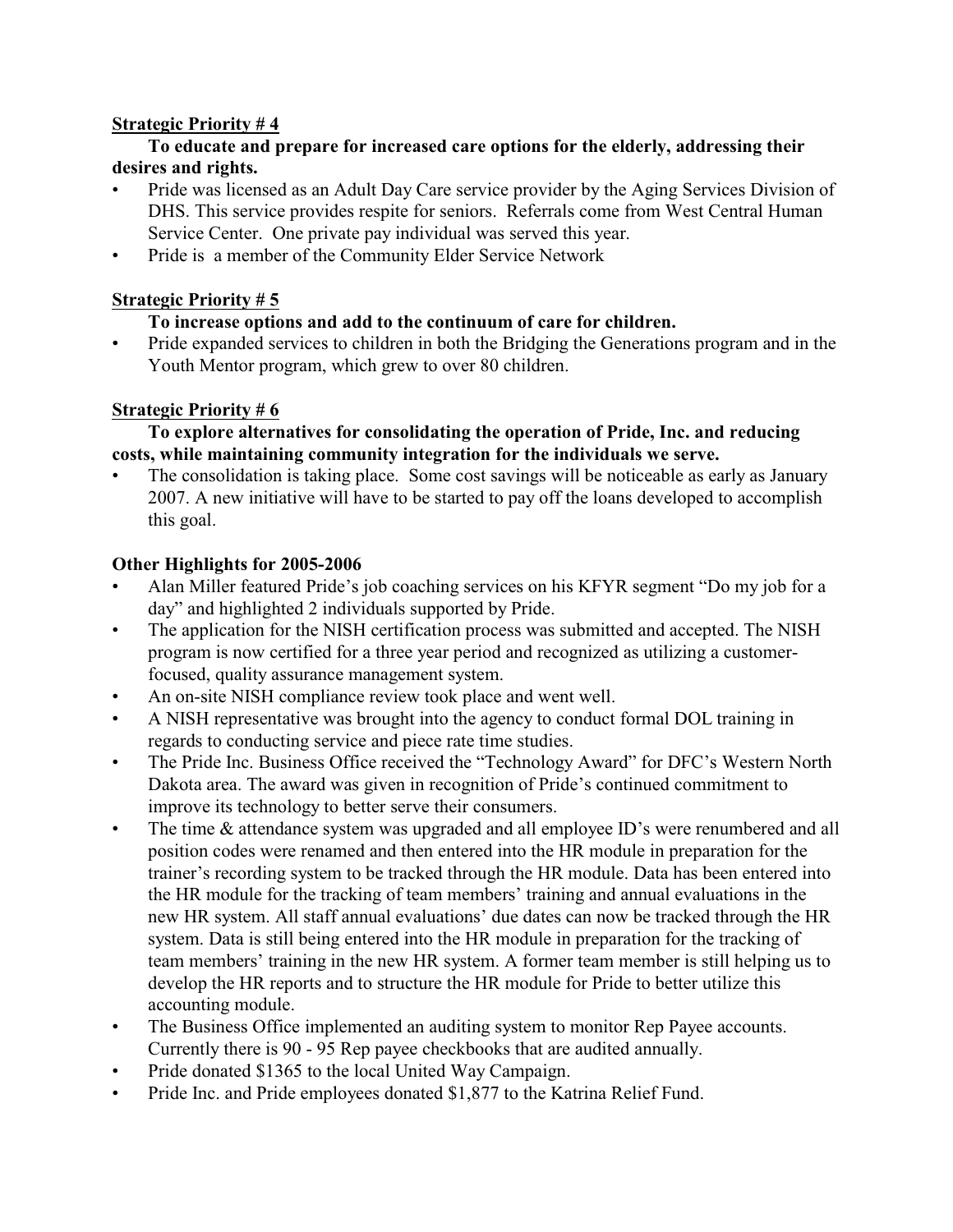#### **Facility Updates**

- Pride, Inc now owns ten properties ( Mandan, Sweet Basin, Bowen, Bozeman, Heritage, 1200 Missouri, 1220 Missouri, 1205 West Ave A, and 415 Shirley).
- **•** Rec. Room at Mandan home was remodeled into a bedroom.
- Work was completed at the Mandan group home to install a second washer/dryer which was donated.
- Storage room at Sweet has been made into an exercise room.

# **Consumer Updates**

- The deadline to sign up for the Prescription Drug Program was May 15, 2006. As it stands to date, everyone that qualifies for the Prescription Drug Program has been signed up. Ongoing monitoring of the Prescription Drug Program will be required as the coverage program has been dropping some of the medications that were previously covered.
- Flu shots were offered.
- Agencies nurses were part of the Flu Coalition.
- Tax returns for 2005 were completed for the people receiving services at no charge.
- Manchester children have increased participating in community activities.
- The average Manchester length of resident stay remains at 5.5 months.

### **Accreditation/Licensure**

- Consulted with agencies to discuss policy on Positive Behavior Supports and Human Rights and Behavior Support Policies (Friendship in Fargo, Dakota Abilities in SD, and Easter Seals in NC).
- Annual training took place on 8/30/05 for all HRC/BSC members.
- Completed applications for CQL (Basic Assurance; Community Life; Responsive Services; and Shared Values).
- Shantell Meidinger, Karen Horan and Val Scalzo all successfully completed Rater Reliability training for Year 2006-2007.
- Manchester successfully completed national accreditation with the Council on Accreditation. They set a record for completing it in 7 months, compared to the average of 12-18 months. They were given an expedited accreditation, ranking its treatment program in the top 5% in the nation.

#### **Risk Management**

- The medication error rate for Pride, Inc. was .011%; or 99.99% correct doses. There were 18,641 doses of medications supervised by team members.
- The med error rate for Pride Manchester Inc. was .0002%
- The frequency and length of seclusions and restraints at Manchester has dropped significantly this last year.
- The Risk Management Committee continues to meet.
- Random drug testing is completed monthly.

#### **HIPAA**

• Completed draft of Security policies.